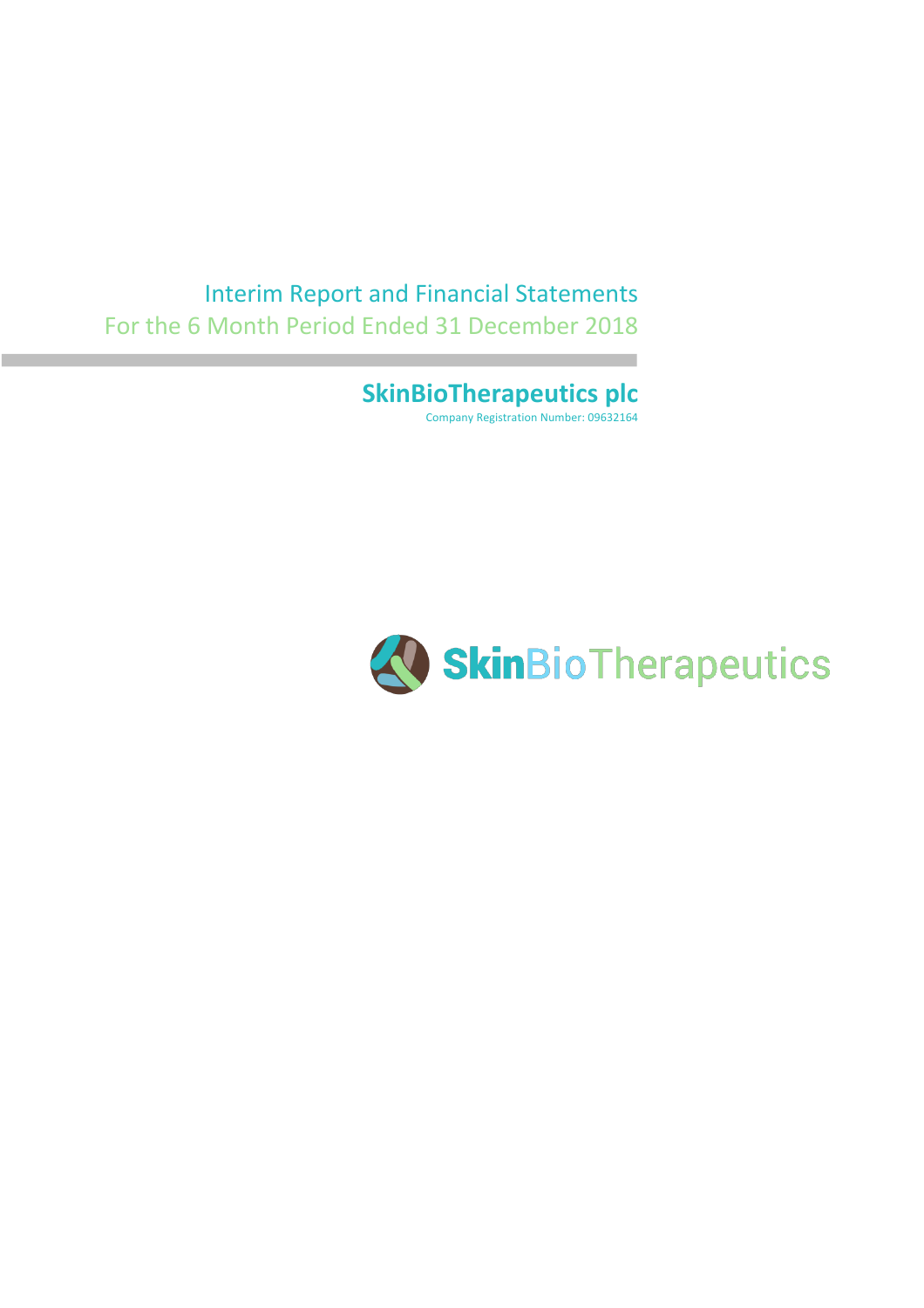## Chairman and Chief Executive's Statement

During the first half of the financial year SkinBioTherapeutics continued to deliver on its stated objectives.

Of particular note was the commencement of its human studies and during the period the Company reported successful safety and irritancy data. Furthermore, the Company completed testing on 60 of the total 120 volunteers in its efficacy study, with no compliance or safety concerns. The final 60 volunteers are currently being treated and the Company expects to complete the study during Q1 2019.

Since the IPO, the Company has been in a scientific growth phase; where the focus has been on developing SkinBiotix® technology, working on formulation, manufacturing and scale-up and being in a position to commence human studies. The current study will generate efficacy data which will be of relevance to ongoing discussions with potential partners interested in commercialising the technology.

During the course of 2018 the Company has achieved a number of important product development milestones which have reduced investor risk and reinforced the Board's confidence in the potential of SkinBiotix® to deliver a wide range of cosmetic and dermatological applications. These applications are designed to address unmet needs in the large Cosmetic Skin Care (forecast to reach \$180bn by 2024) and Dermatology (forecast to reach \$14.2bn by 2021) markets.

Science continues to be a primary driver for the business and having commenced its efficacy clinical study the Company is considering how best to address other applications for its SkinBiotix® technology, for example in the oral cavity or on the scalp. In addition, the Company is assessing how it can apply its microbiome and dermatological expertise to other skin conditions, for example psoriasis where the Company is in discussions with a third party for a potential joint development agreement.

As the Company continues to develop, both broadening its scientific focus and its intentions to extend commercial discussions following the completion of the human studies, the Board considers this is an appropriate time to split the currently combined role of Chief Executive and Chief Scientific Officer. With these combined roles Dr. O'Neill has been responsible for the considerable success of the Company to date, delivering on all the key objectives outlined at the IPO and commencing the various commercial negotiations.

The Board has commenced a search process for a commercially experienced individual to succeed Dr. O'Neill as Chief Executive and expects this, together with a managed transition, to be completed during the course of 2019. During this time, Dr. O'Neill will continue to lead the scientific developments of the Company as well as the ongoing commercial discussions.

The Board and Dr O'Neill intend to retain a strong ongoing relationship; either in a direct Company role or as part of her role as Professor of Translational Dermatology at the University of Manchester, the Company's key partner for research and development activities.

### **Financial review**

R&D expenditure in the period was £392k (H1 2017: £125k) and combined with other operating expenditure of £240k (H1 2017: £261k) resulted in a loss from operations of £632k (H1 2017: £386k).

Cash burn during the period was £666k (H1 2017: £273k) and in line with management's expectations. The Company finished the six-month period with a cash balance of £2.5m (H1 2017: £3.6m).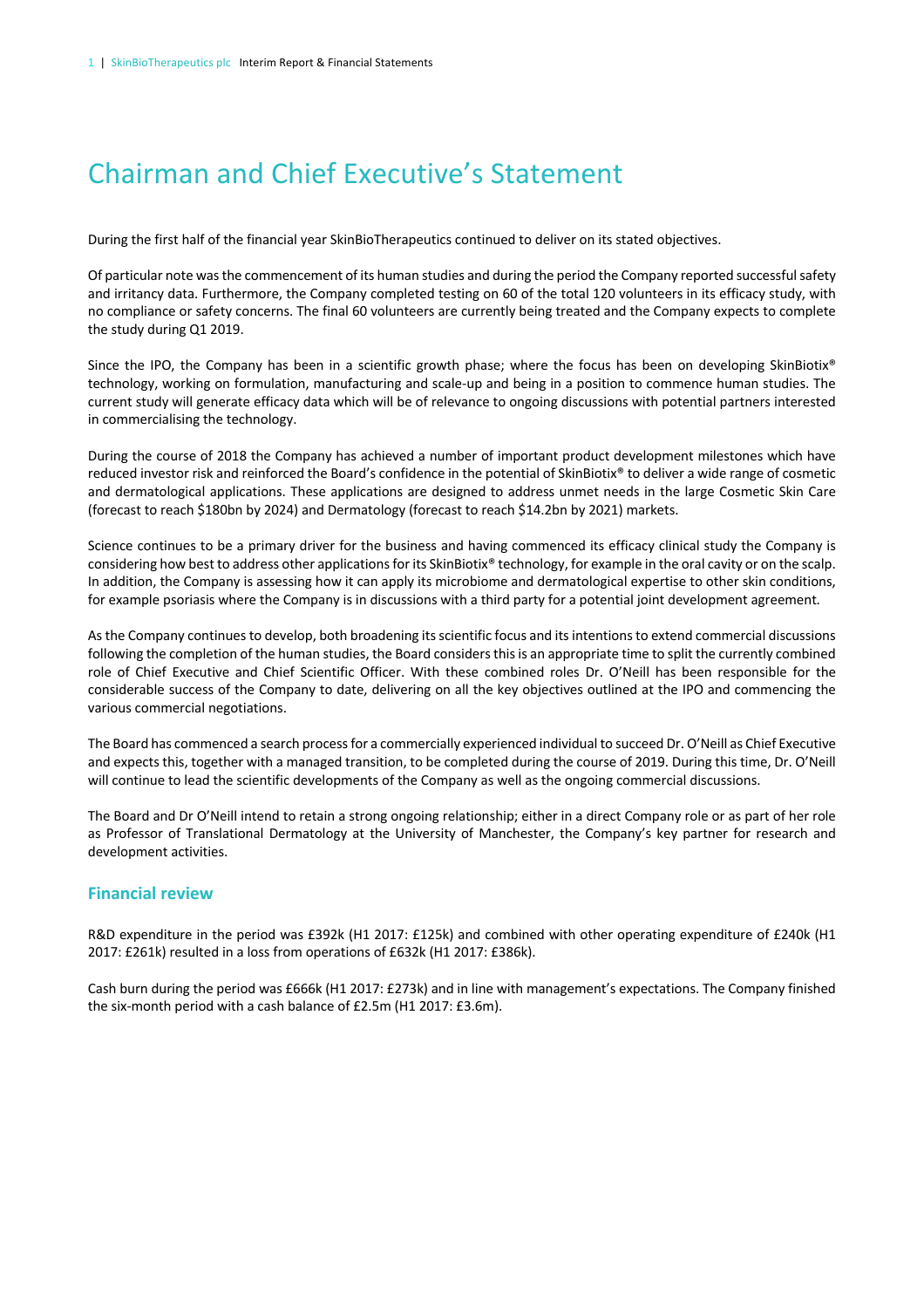### **Operational review**

For the past six months the Company has been busy driving the clinical programmes forward, especially the human study for the cosmetic application. The Company commenced the human study in September 2018 with three elements: a skin irritation study, a moisturisation potential study and an efficacy study. The other clinical programmes have also progressed during the period.

#### *Skin Irritation Study*

24-72 hours test - involved applying a cream containing SkinBiotix® to 30 healthy subjects in a series of five doses of increasing concentration. The area of skin treated was then covered to drive absorption of the cream into the skin. At 24, 48 and 72 hours following application, subjects were assessed for any signs of irritation. There were no instances of irritation in any of the subjects - even at 20 times the standard use dose of SkinBiotix®.

Repetitive, longer term test - involved repeated application of the cream at five doses to the skin of 31 healthy subjects. The product was in contact with the skin for 12 days, using an exaggerated exposure method to provide a more rigorous test of skin tolerance. The volunteers were regularly monitored for signs of irritation for up to 15 days following the initial application. While one volunteer experienced irritation in response to the cream (which occasionally happens in tests using prolonged exposure under exaggerated test conditions), no irritation was observed in the remaining 30 volunteers, even at concentrations of SkinBiotix® well above that of therapeutic use (up to 20 times the standard dose).

#### *Moisturisation Potential Study*

The moisturisation effect of the SkinBiotix® technology was tested in a 12-hour study - an industry standard test - using 21 healthy subjects. In this study, the cream containing SkinBiotix® was applied to an area of skin and the moisture content of the skin was measured for up to 12 hours. The moisturising effect of the cream without the technology was also measured as a control for comparison. As in-house laboratory tests have indicated that SkinBiotix® requires at least 24 hours to produce its effects, no difference was anticipated when compared against the control.

The cream containing SkinBiotix® provided good moisturisation which was generally higher than that provided by the control cream, but the difference was not significant.

No irritation was observed in this study in any volunteer.

### *Efficacy Study*

The final phase of the human study commenced in November 2018 and is assessing whether the SkinBiotix® technology retains the same beneficial property to improve skin health when in a cream formulation. By the end of 2018 the Company had completed testing on 60 of the total 120 volunteers in this study with no compliance or safety concerns. The remaining 60 subjects are currently being treated and the Company expects to complete the study during Q1 2019.

The study is double-blinded, meaning neither the volunteers nor the experimenters know who is receiving a particular treatment, to prevent any bias. For this reason, SkinBioTherapeutics will need the full dataset before it can be 'unblinded' for statistical analysis. The data will then be assessed to determine effectiveness - whether the SkinBiotix® technology retains the same beneficial property of improving skin health when in a cream formulation.

The Company has continued to progress discussions with third parties interested in commercialising the SkinBiotix® technology and once available, will share the data of the various elements of the human study to further the discussions.

#### *Eczema Programme*

The Company is working with its regulatory advisors to prepare the medical device dossier for the eczema programme for submission to the notified body. Subject to the eczema programme following the medical device pathway, the Company anticipates seeking approval in the second half of 2019 for the commencement of a clinical trial.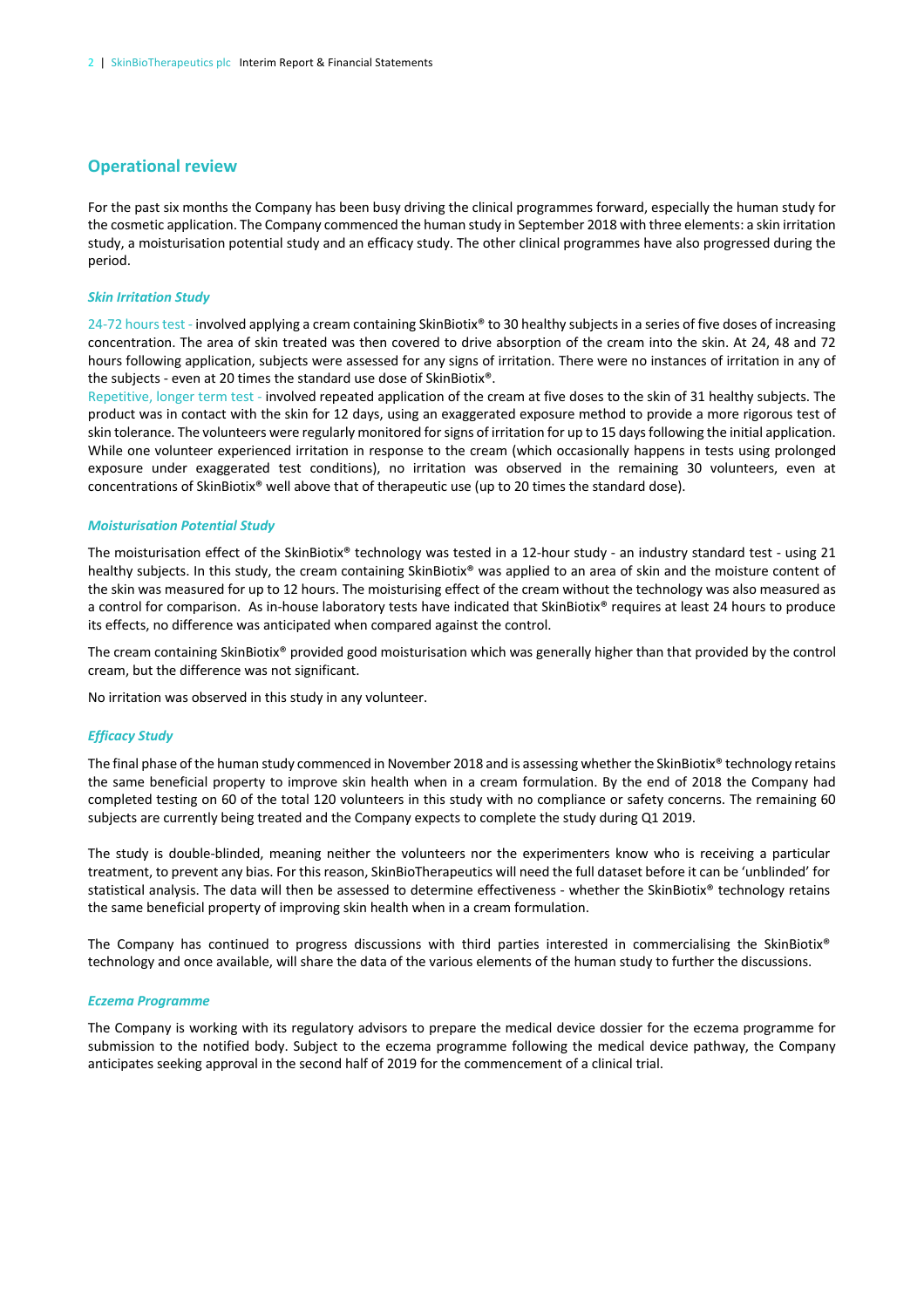### **Outlook**

The Company has made significant progress over a relatively short period of time – manufacture of its lysate and volume scale-up, production of a cream formulation incorporating the SkinBiotix® technology and completion of its human safety studies. This progress has culminated in the efficacy study for the cosmetic application which will complete in the first quarter of 2019. This will be a key milestone, bringing the total number of people treated with the cosmetic formulation close to 200 and placing the Company in a strong position to both commercialise the technology with suitable industry partners and continue exploring other avenues for its core technology.

The splitting of the CEO/CSO role during the course of 2019 will result in the expansion of the executive team which will provide additional resources to support the parallel scientific and commercial growth of the Company. On behalf of the Board, we would like to thank everyone for their endeavours to drive the programmes further, especially Cath for her considerable contribution to the business so far.

Martin Hunt (Non-executive chairman) Dr. Catherine O'Neill (Chief Executive Officer)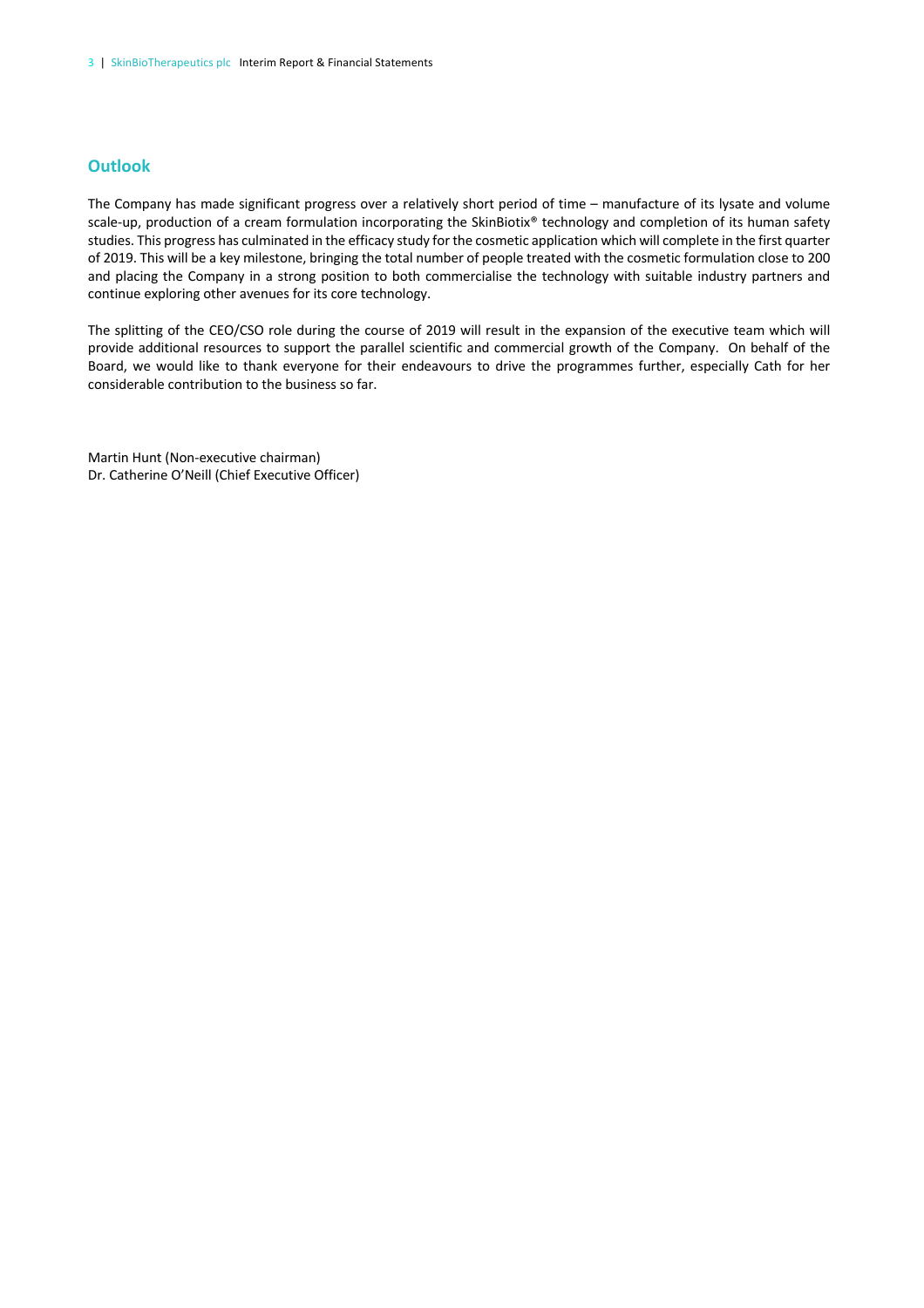# Statement of Comprehensive Income

For the 6 months ended 31 December 2018

|                                          | <b>Notes</b> | 6 months to<br>31 Dec 2018<br><b>Unaudited</b> | 6 months to<br>31 Dec 2017<br><b>Unaudited</b> | 12 months to<br>30 Jun 2018<br>Audited |
|------------------------------------------|--------------|------------------------------------------------|------------------------------------------------|----------------------------------------|
|                                          |              | £                                              | £                                              | £                                      |
| <b>Continuing operations</b>             |              |                                                |                                                |                                        |
| Research and development                 |              | (391, 907)                                     | (125, 283)                                     | (415,902)                              |
| Operating expenses                       |              | (240, 372)                                     | (261, 240)                                     | (525, 549)                             |
| Loss from operations                     |              | (632, 279)                                     | (386, 523)                                     | (941, 451)                             |
| Loss before taxation                     |              | (632, 279)                                     | (386, 523)                                     | (941, 451)                             |
| Taxation                                 | 4            | 99,546                                         | 43,479                                         | 97,033                                 |
| Loss for the period                      |              | (532, 733)                                     | (343,044)                                      | (844, 418)                             |
| Total comprehensive loss for the period  |              | (532, 733)                                     | (343,044)                                      | (844, 418)                             |
| Basic and diluted loss per share (pence) | 6            | (0.45)                                         | (0.29)                                         | (0.71)                                 |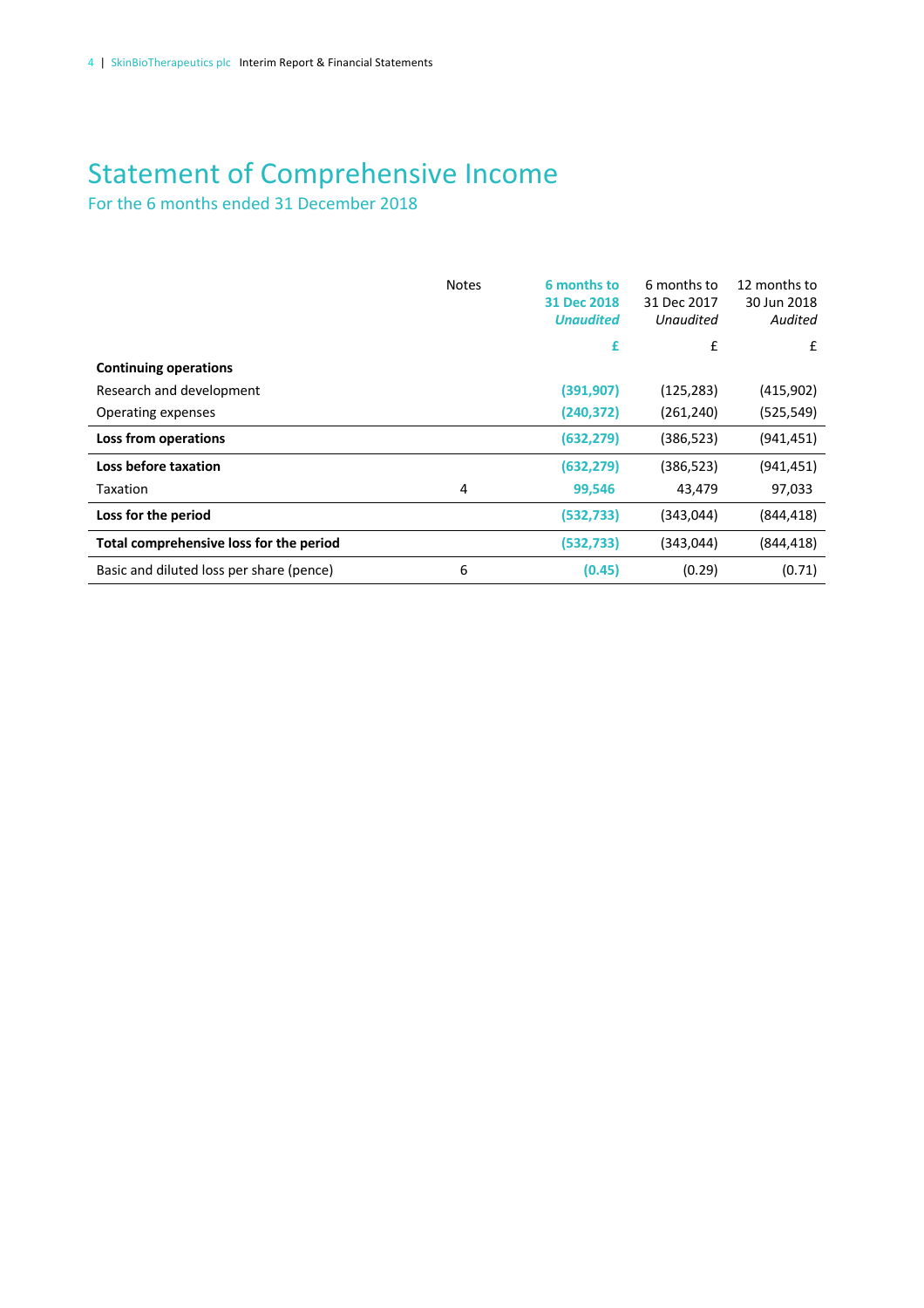### Statement of Financial Position As at 31 December 2018

|                                     | <b>Note</b> | As at<br>31 Dec 2018<br><b>Unaudited</b> | As at<br>31 Dec 2017<br><b>Unaudited</b> | As at<br>30 Jun 2018<br>Audited |
|-------------------------------------|-------------|------------------------------------------|------------------------------------------|---------------------------------|
|                                     |             | £                                        | £                                        | £                               |
| <b>ASSETS</b>                       |             |                                          |                                          |                                 |
| <b>Non-current assets</b>           |             |                                          |                                          |                                 |
| Property, plant & equipment         |             | 9,350                                    |                                          |                                 |
| Intangible assets                   |             | 308,104                                  | 242,745                                  | 287,672                         |
| Total non-current assets            |             | 317,454                                  | 242,745                                  | 287,672                         |
| <b>Current assets</b>               |             |                                          |                                          |                                 |
| Other receivables                   |             | 26,227                                   | 35,812                                   | 93,421                          |
| Corporation tax receivable          |             | 185,818                                  | 86,164                                   | 86,272                          |
| Cash and cash equivalents           |             | 2,516,876                                | 3,649,476                                | 3,182,898                       |
| <b>Total current assets</b>         |             | 2,728,921                                | 3,771,452                                | 3,362,591                       |
| <b>Total assets</b>                 |             | 3,046,375                                | 4,014,197                                | 3,650,263                       |
| <b>EQUITY AND LIABILITIES</b>       |             |                                          |                                          |                                 |
| <b>Equity</b>                       |             |                                          |                                          |                                 |
| <b>Capital and reserves</b>         |             |                                          |                                          |                                 |
| Called up share capital             | 5           | 1,187,085                                | 1,187,085                                | 1,187,085                       |
| Share premium                       |             | 3,577,640                                | 3,577,640                                | 3,577,640                       |
| Other reserves                      |             | 205,166                                  | 134,709                                  | 170,418                         |
| Accumulated deficit                 |             | (2,026,906)                              | (992, 799)                               | (1,494,173)                     |
| Total equity                        |             | 2,942,985                                | 3,906,635                                | 3,440,970                       |
| <b>Liabilities</b>                  |             |                                          |                                          |                                 |
| <b>Current liabilities</b>          |             |                                          |                                          |                                 |
| Trade and other payables            |             | 103,390                                  | 107,562                                  | 209,293                         |
| <b>Total current liabilities</b>    |             | 103,390                                  | 107,562                                  | 209,293                         |
| <b>Total liabilities</b>            |             | 103,390                                  | 107,562                                  | 209,293                         |
| <b>Total equity and liabilities</b> |             | 3,046,375                                | 4,014,197                                | 3,650,263                       |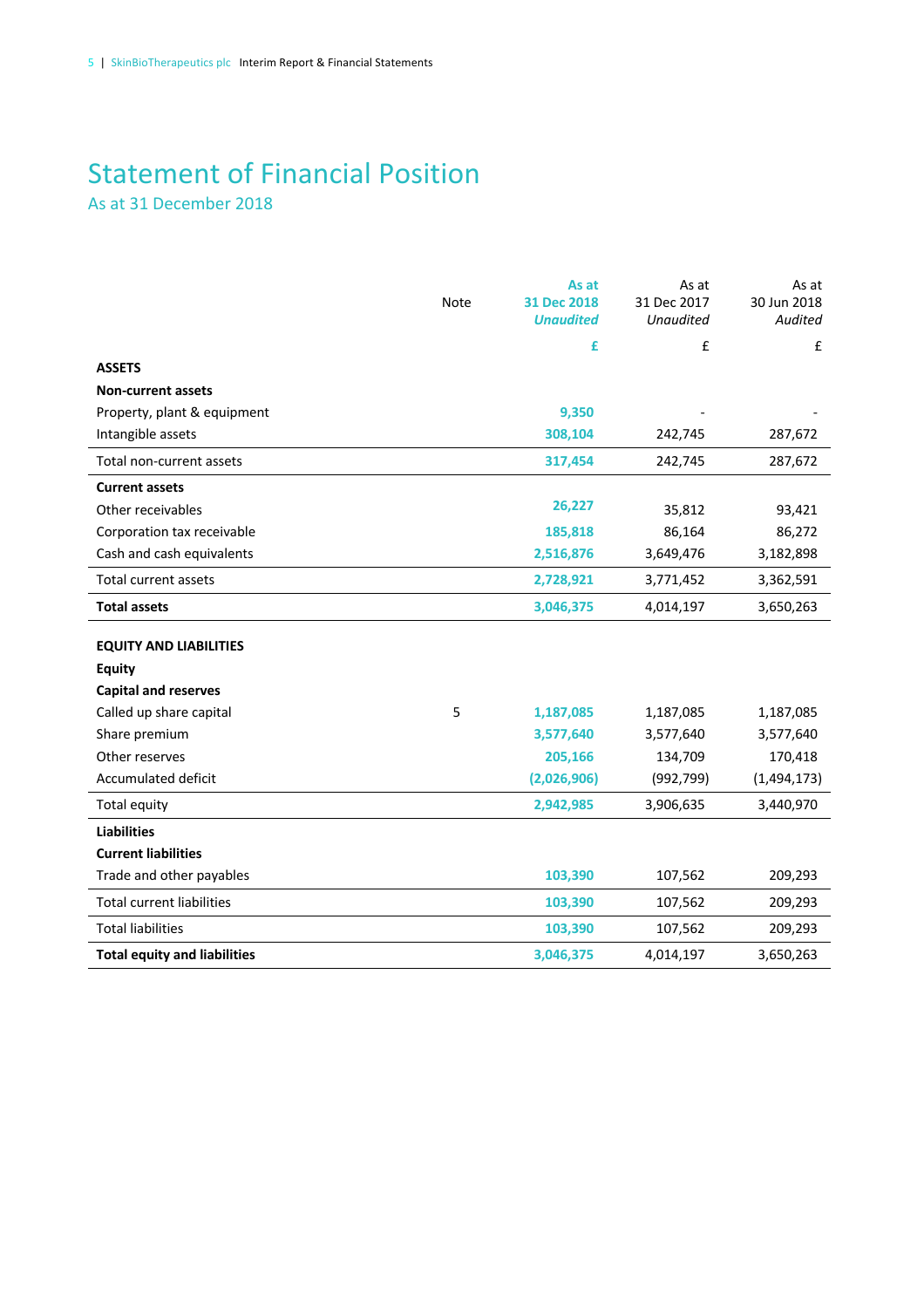# Statement of Cash Flows

For the 6 months ended 31 December 2018

|                                                          | 6 months to<br>31 Dec 2018<br><b>Unaudited</b> | 6 months to<br>31 Dec 2017<br><b>Unaudited</b> | 12 months to<br>30 Jun 2018<br>Audited |
|----------------------------------------------------------|------------------------------------------------|------------------------------------------------|----------------------------------------|
|                                                          | £                                              | £                                              | £                                      |
| Cash flows from operating activities                     |                                                |                                                |                                        |
| Loss before tax for the period                           | (632, 279)                                     | (386, 523)                                     | (941, 451)                             |
| Depreciation                                             | 850                                            |                                                |                                        |
| Share option expenses                                    | 34,748                                         | 36,150                                         | 71,859                                 |
|                                                          | (596, 681)                                     | (350, 373)                                     | (869, 592)                             |
| Changes in working capital                               |                                                |                                                |                                        |
| Decrease in trade and other receivables                  | 67,194                                         | 115,377                                        | 57,768                                 |
| Increase / (decrease) in trade and other payables        | (105, 903)                                     | (11,098)                                       | 90,633                                 |
| Cash generated by / (used in) operations                 | (38, 709)                                      | 104,279                                        | 148,401                                |
| <b>Taxation received</b>                                 |                                                |                                                | 53,446                                 |
| Net cash used in operating activities                    | (635, 390)                                     | (246,094)                                      | (667, 745)                             |
| Cash flows from investing activities                     |                                                |                                                |                                        |
| Purchase of property, plant & equipment                  | (10, 200)                                      |                                                |                                        |
| Payments for intangible assets                           | (20, 432)                                      | (27, 333)                                      | (72, 260)                              |
| Net cash used in investing activities                    | (30, 632)                                      | (27, 333)                                      | (72, 260)                              |
| Net decrease in cash and cash equivalents                | (666, 022)                                     | (273, 427)                                     | (740,005)                              |
| Cash and cash equivalents at the beginning of the period | 3,182,898                                      | 3,922,903                                      | 3,922,903                              |
| Cash and cash equivalents at the end of the period       | 2,516,876                                      | 3,649,476                                      | 3,182,898                              |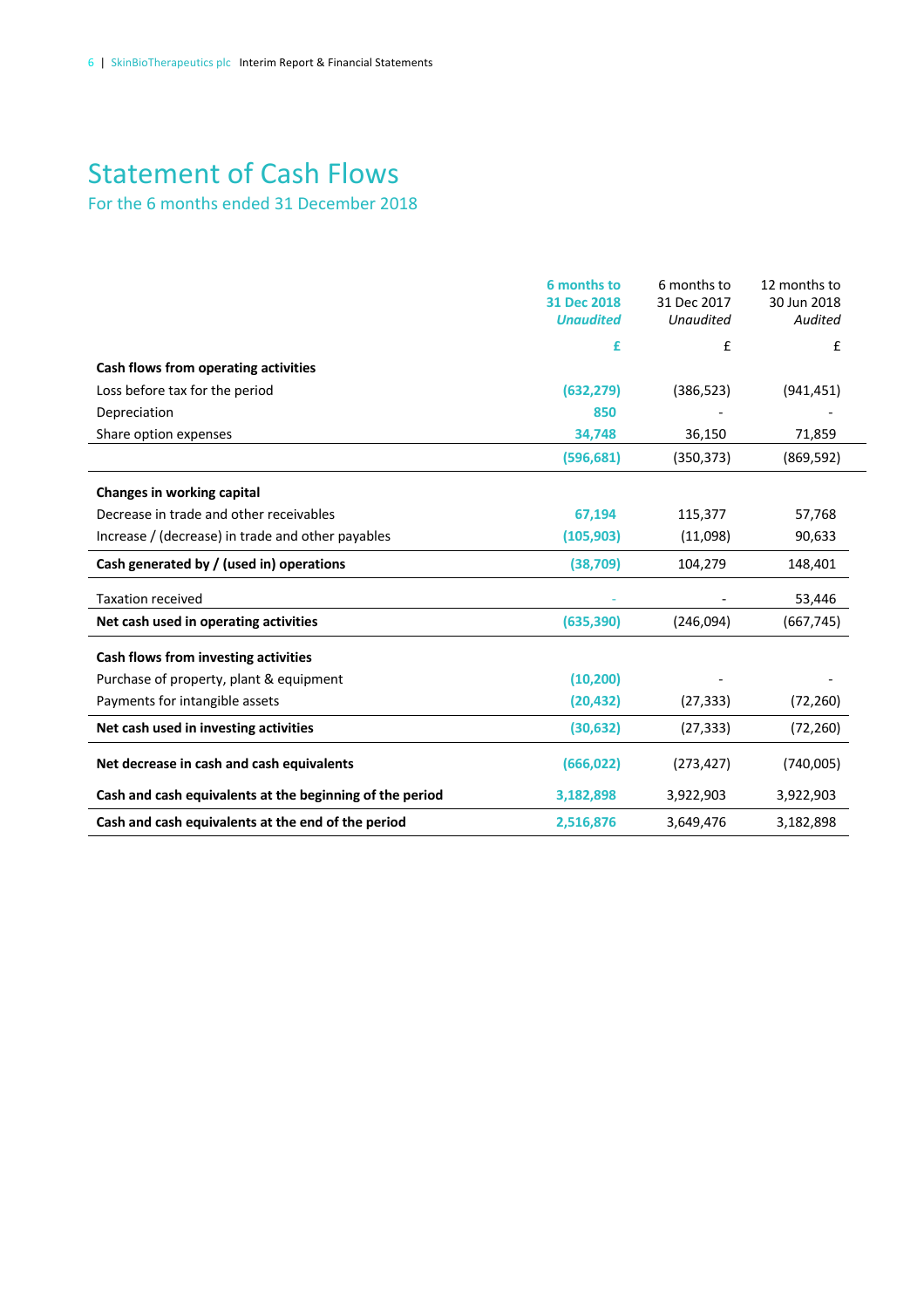# Statement of Changes in Equity

For the 6 months ended 31 December 2018

|                      | <b>Share capital</b> | <b>Share</b><br>premium | <b>Other</b><br>reserves | <b>Retained</b><br>earnings | <b>Total</b> |
|----------------------|----------------------|-------------------------|--------------------------|-----------------------------|--------------|
|                      | £                    | £                       | £                        | £                           | £            |
|                      |                      |                         |                          |                             |              |
| As at 1 Jul 2017     | 1,187,085            | 3,577,640               | 98,559                   | (649, 755)                  | 4,213,529    |
| Loss for the period  |                      |                         |                          | (343, 044)                  | (343,044)    |
| Share-based payments |                      |                         | 36,150                   |                             | 36,150       |
| As at 31 Dec 2017    | 1,187,085            | 3,577,640               | 134,709                  | (992,799)                   | 3,906,635    |
| As at 1 Jan 2018     | 1,187,085            | 3,577,640               | 134,709                  | (992,799)                   | 3,906,635    |
| Loss for the period  |                      |                         |                          | (501, 374)                  | (501, 374)   |
| Share-based payments |                      |                         | 35,709                   |                             | 35,709       |
| As at 30 Jun 2018    | 1,187,085            | 3,577,640               | 170,418                  | (1,494,173)                 | 3,440,970    |
| As at 1 Jul 2018     | 1,187,085            | 3,577,640               | 170,418                  | (1,494,173)                 | 3,440,970    |
| Loss for the period  |                      |                         |                          | (532, 733)                  | (532, 733)   |
| Share-based payments |                      |                         | 34,748                   |                             | 34,748       |
| As at 31 Dec 2018    | 1,187,085            | 3,577,640               | 205,166                  | (2,026,906)                 | 2,942,985    |

Share capital is the amount subscribed for shares at nominal value.

Share premium is the amount subscribed for share capital in excess of nominal value.

Other reserves arise from the equity element of a convertible loan issued and converted in the period to 30 June 2017, and from share options granted on 5 April 2017.

Retained earnings represents accumulated profit or losses to date.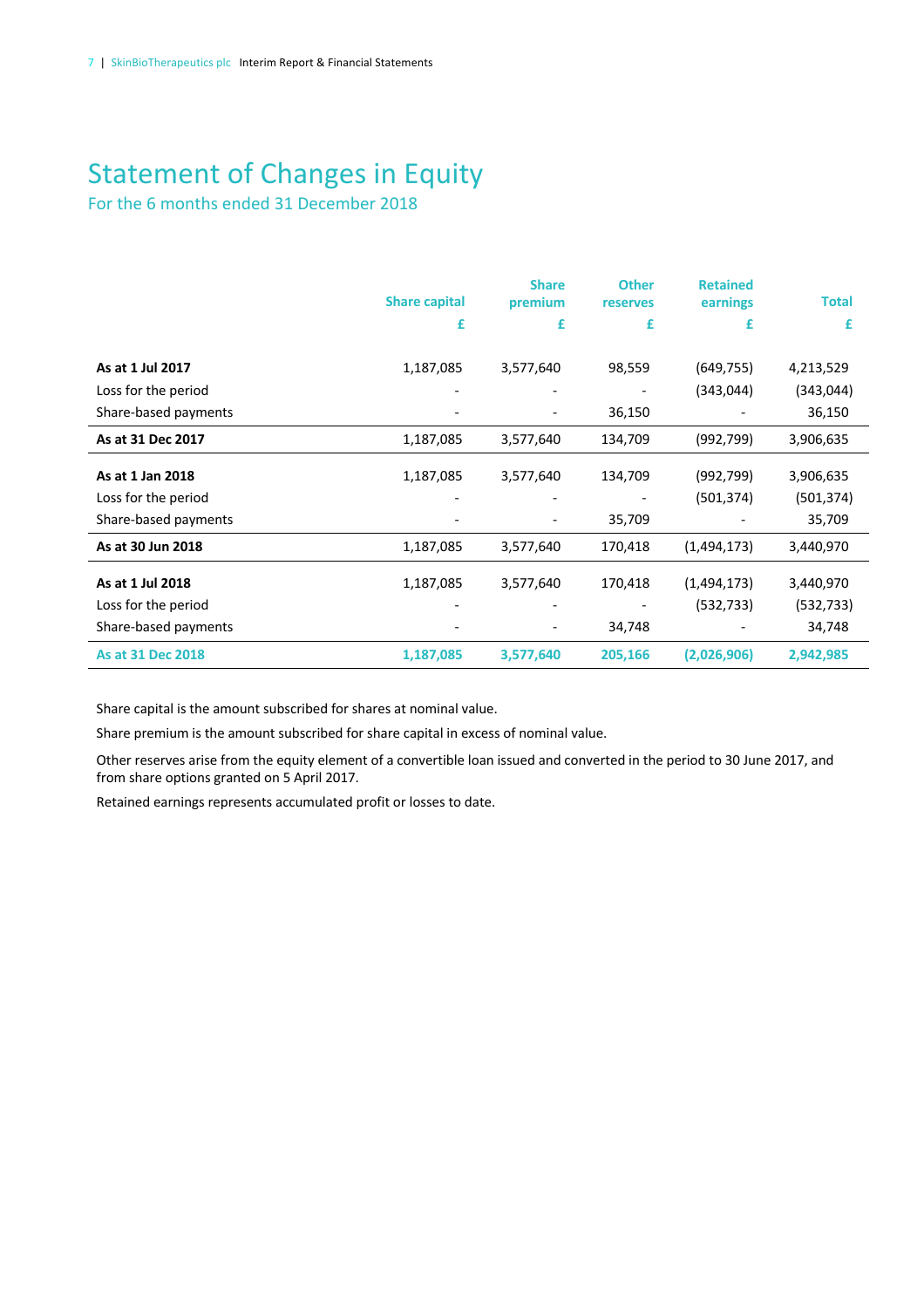# Notes to the half yearly report

### **1. General information**

SkinBioTherapeutics plc is a public limited company incorporated in England under the Companies Act and quoted on the AIM market of the London Stock Exchange (AIM: SBTX). The address of its registered office is 15 Silk House, Park Green, Macclesfield, SK11 7QJ.

The principal activity of the Company is that of research and development into the effects of lysates derived from the human microbiome on skin.

The financial information set out in this half yearly report does not constitute statutory accounts as defined in Section 434 of the Companies Act 2006. The statutory financial statements for the year ended 30 June 2018, prepared under International Financial Reporting Standards ("IFRS"), have been filed with the Registrar of Companies. The auditor's report on those financial statements was unqualified and did not contain statements under Sections 498(2) and 498 (3) of the Companies Act 2006.

Copies of the annual statutory accounts and the half yearly report can be found on the Company's website at http://www.skinbiotherapeutics.com/.

### **2. Significant accounting policies and basis of preparation**

### 2.1 Statement of compliance

This half yearly report has been prepared using the historical cost convention, on a going concern basis and in accordance with International Financial Reporting Standards ("IFRS") as adopted by the European Union, IFRS Interpretations Committee (IFRIC) and the Companies Act 2006 applicable to companies reporting under IFRS, using accounting policies which are consistent with those set out in the financial statements for the year ended 30 June 2018.

### 2.2 Application of new and revised International Financial Reporting Standards (IFRSs)

There are no IFRSs or IFRIC interpretations that are effective for the first time in this financial period that would be expected to have a material impact on the Company.

### **3. Segmental reporting**

The Company has one reportable segment, namely the research and development of the SkinBiotix® technology, all within the United Kingdom.